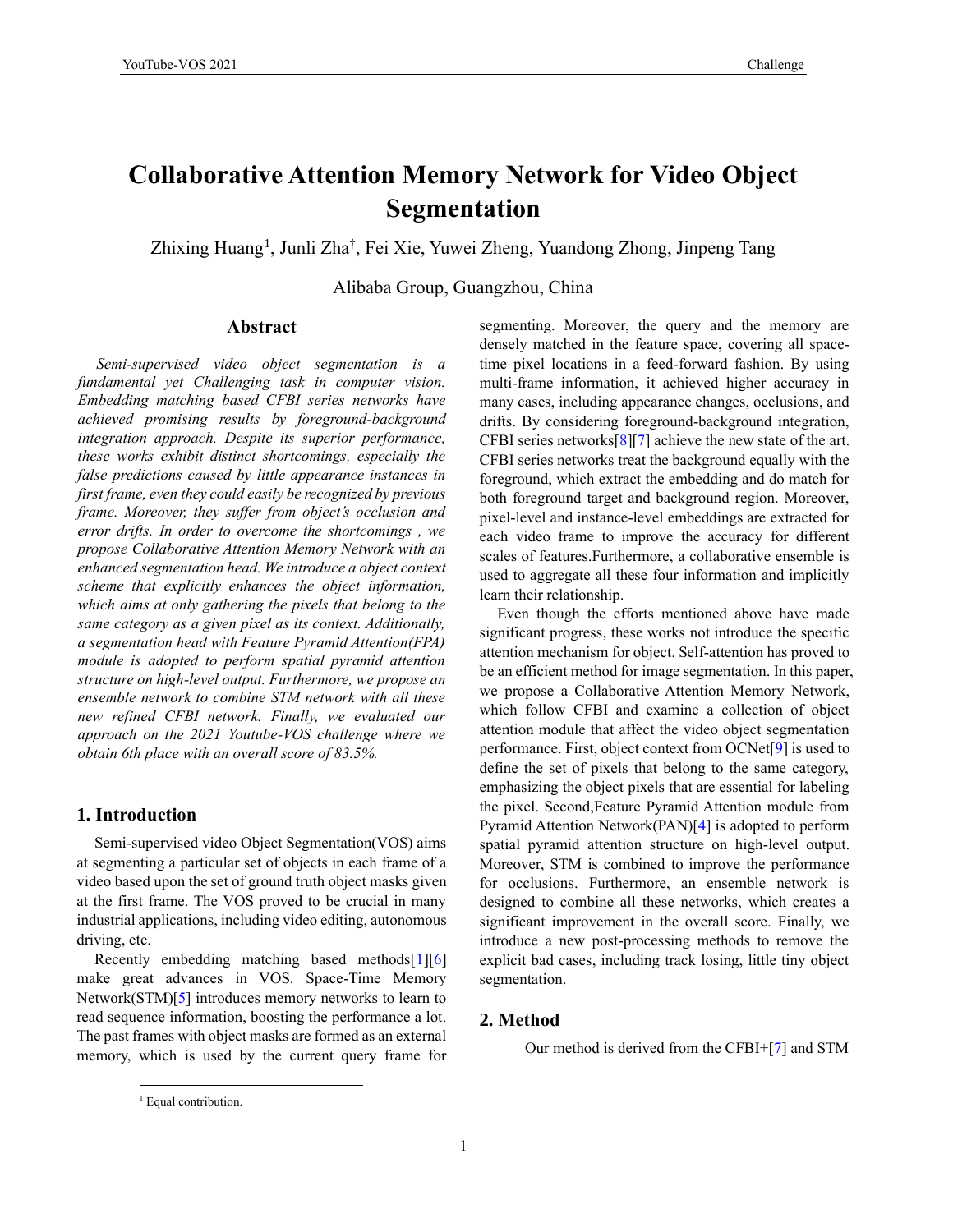

Figure 1: Framework of Collaborative Attention Memory Network. The CFBI matching only needs the first frame (t = 1) and the previous frame  $(t = T - 1)$ , and the STM module needs all the past frames.

framework. The structure of Collaborative Attention Memory Network is illustrated in Figure 1. To be specific, we implant CFBI+ F-G pixel-level matching and instancelevel attention in our framework. Furthermore, we apply the thought into STM module. Not only learning key and value embedding from foreground embedding, but also our framework considers embedding learning from background embedding for collaboration. The detail of F-G STM module is explained in Sec.2.1. We introduce the object context in Sec.2.2. And we use ensemble modeling which is describedinSec.2.3. Finally, weintroducethepost-processing in Sec.2.4.

## **2.1. Foreground-Background Space-Time Memory Module**

In order to reduce the number of parameters and the GPU memory, we firstly extract the all-frames embeddings by using the same backbone network. In the module, we separate embeddings into the foreground and background pixels based on their masks. It is a more worthy research topic on how to fuse their masks. Thus, we propose two different schemes to separate embeddings. At the very start, extract the embedding.

(1) As shown in Figure  $2(a)$ , we separate mask into foreground and background, then the masks are multiplied with the embedding to produce foreground feature map and background feature map.

(2) The second schemes as shown in Figure  $2(b)$ , the mask is concatenated with current frame embedding to get a feature map, then we use a convolution layer with kernel size 1x1 and the sigmoid layer to produce a spatial prior. The prior is multiplied with the embedding.

Finally, echo feature map through two parallel convolutional layers, outputs two feature maps – key and value.

#### **2.2. Object Context**

We apply OCNet module in our frameworks, which focuses on enhancing the role of object information. In order to reduce the computational complexity, we only apply the approach on the feature map with output stride 16, and also demonstrate the effectiveness of the module.

PAN firstly accomplished bottom-up path augmentation which follow FPN[2] to define that layers producing feature maps with the same spatial size are in the same network stage.

By fusing feature maps from different spatial size, information diversity increases and masks with better quality are produced, especially the effect of small-scale object segmentation. So, we apply the module in our backbone stage.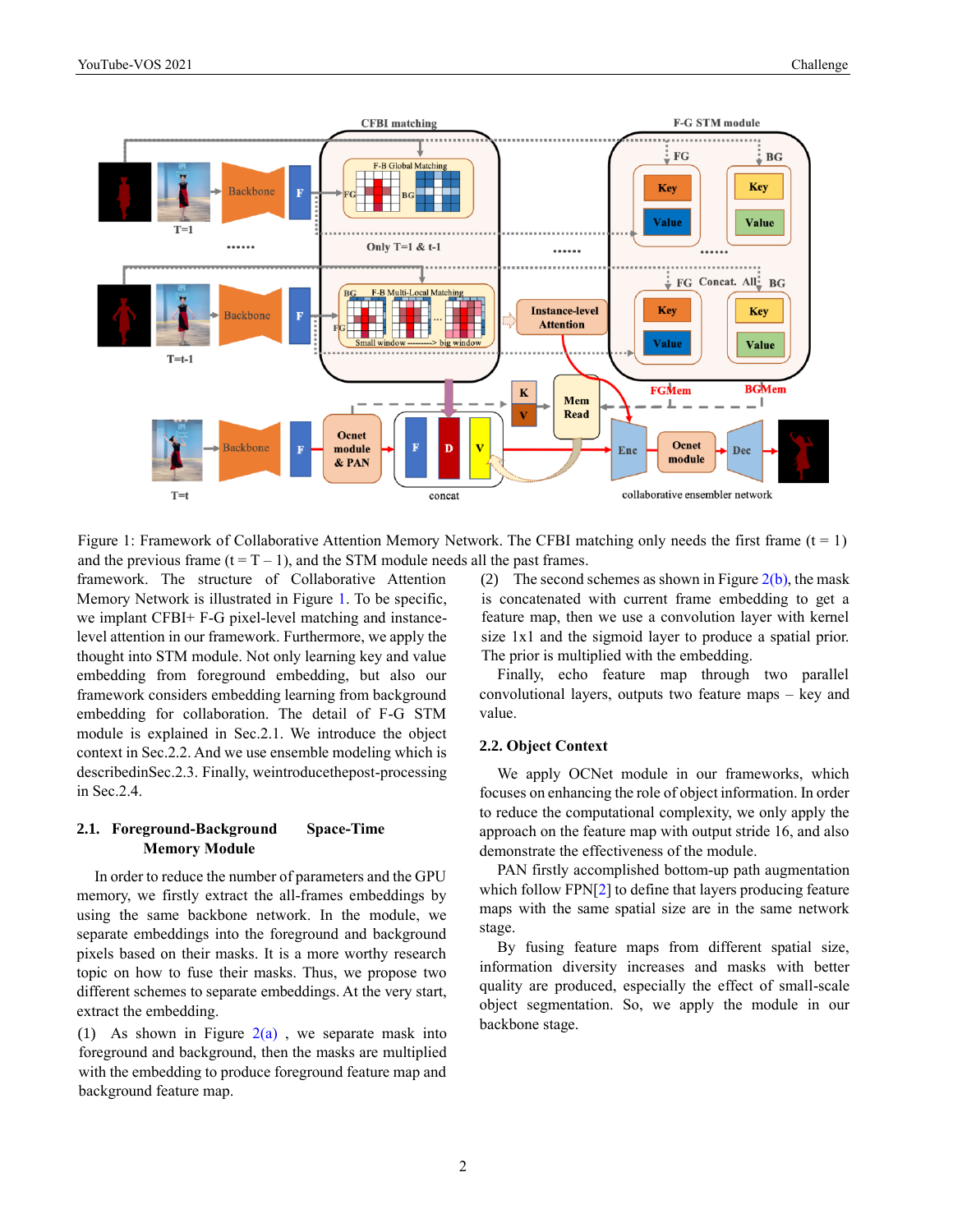#### **2.3. Ensemble Modeling**

Ensemble modeling is a process where multiple diverse base models are used to predict an outcome. We have trained many different models, but they alone could not achieve a



our framework for fine segmentation.The Result is shown in Figure 4.

## **3. Experiments**



## Figure 2: The F-G STM module

very high precision. Through the analysis of the resultswe find that these models are complementary. Thus, we believe the ensemble modeling can effectively improve the performance. Many styles of ensemble modeling exist today, including voting, average, stacking, etc. In this paper, we trained a light network to ensemble modeling as shown in Figure 3, which achieves better segment performance.



Figure 3: ensemble modeling.

## **2.4. Post-processing**

We propose two effective post-processing methods, which can remove the obvious errors and improve the performance of small object segmentation. First, based on the principle that the object movement between adjacent frames is unlikely to be very large. When the connected domain of the mask is detected, the object mask close to the last position is retained, and the one too far away is removed directly. Second, according to the mask of the first segmentation, the area of the small object is calculated, then the original image is cropped and we predict mask again by

In the challenge, our method only uses ResNet-101 as the backbone which had been pretrained on COCO[3], and we did not use additional data sets for training. For the training, we use a learning rate of 0.01 with a batch size of 8 using Tesla V100 32G GPUs. And we also use sequential training method. For the testing, the multi-scale input size of the network for inference is adopted to boost the performance.

## **3.1. Results**

Our proposed method achieves overall score of 83.7% on the YouTube-VOS 2019 validation set, and we achieve overall score of 83.5% in the YouTube-VOS 2021 testchallenge as shown in Table 1. So, our scheme has strong robustness, we obtained relatively high performance in both the validation set and the test set.

## **3.2. Ablation Study**

The ablation study of the proposed components is shown Table 2. The baseline is our re-implementation of CFBI which achieves 81.3% on YouTube-VOS 2019 validation set, and the performance improve from 81.3% to 83.7% when we adopt all components.

## **4. Conclusion**

In this work, we have presented a novel Collaborative Attention Memory Network for the semi-supervised video object segmentation. Our approach achieves an Overall of 83.5% on the Youtube-VOS 2021 semi-superviesd video object segmentation challenge.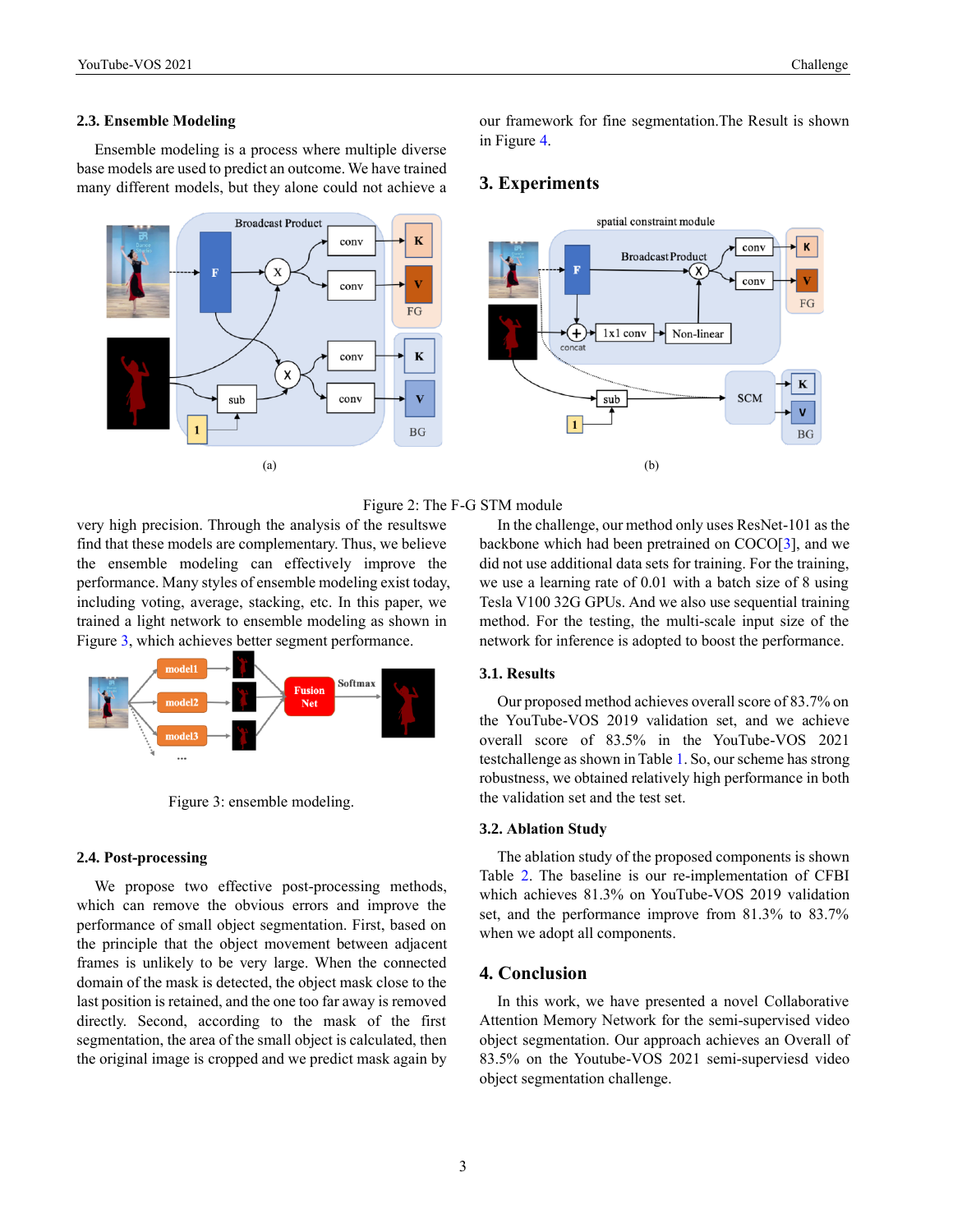

Figure 4: Qualitative comparison between origin and post-processing. The first row shows the origin predictions, and the red bounding box is the error predictions. The second row shows the correct predictions after post-processing.

| <b>Team</b>      | Overall | seen  | lunseen | Fseen                                     | Funseen |
|------------------|---------|-------|---------|-------------------------------------------|---------|
| wenhaowang       | 0.856   | 0.836 | 0.811   | 0.888                                     | 0.889   |
| hkchengrex       | 0.854   | 0.828 | 0.814   | 0.883                                     | 0.893   |
| qinghualiuyong   | 0.842   | 0.816 | 0.799   | 0.870                                     | 0.881   |
| cncyww           | 0.839   | 0.823 | 0.788   | 0.874                                     | 0.871   |
| cheng321284      | 0.836   | 0.809 | 0.798   | 0.859                                     | 0.877   |
| PixelKitty(ours) | 0.835   | 0.814 | 0.793   | 0.866                                     | 0.868   |
| ------           |         |       |         | $\sim$ $\sim$ $\sim$ $\sim$ $\sim$ $\sim$ |         |

Table 1: Ranking results in the YouTube-VOS 2021 test-challenge.

| <b>Baseline and components</b>                    | <b>Overall</b> | 4      |
|---------------------------------------------------|----------------|--------|
| Baseline (CFBI re-implementation)                 | 81.3           |        |
| $+FPN$                                            | 81.6           | $+0.3$ |
| $+PAN$                                            | 82.0           | $+0.7$ |
| $+OCNet:$                                         | 82.1           | $+0.8$ |
| +Flip and multi-scale                             | 82.9           | $+1.6$ |
| +Post-processing                                  | 81.5           | $+0.2$ |
| $STM$ + ensemble modeling                         | 83.6           | $+2.3$ |
| Final (STM + ensemble modeling + post-processing) | 83.7           | $+2.4$ |

Table 2: The ablation study experiments on YouTube-VOS 2019 validation set.